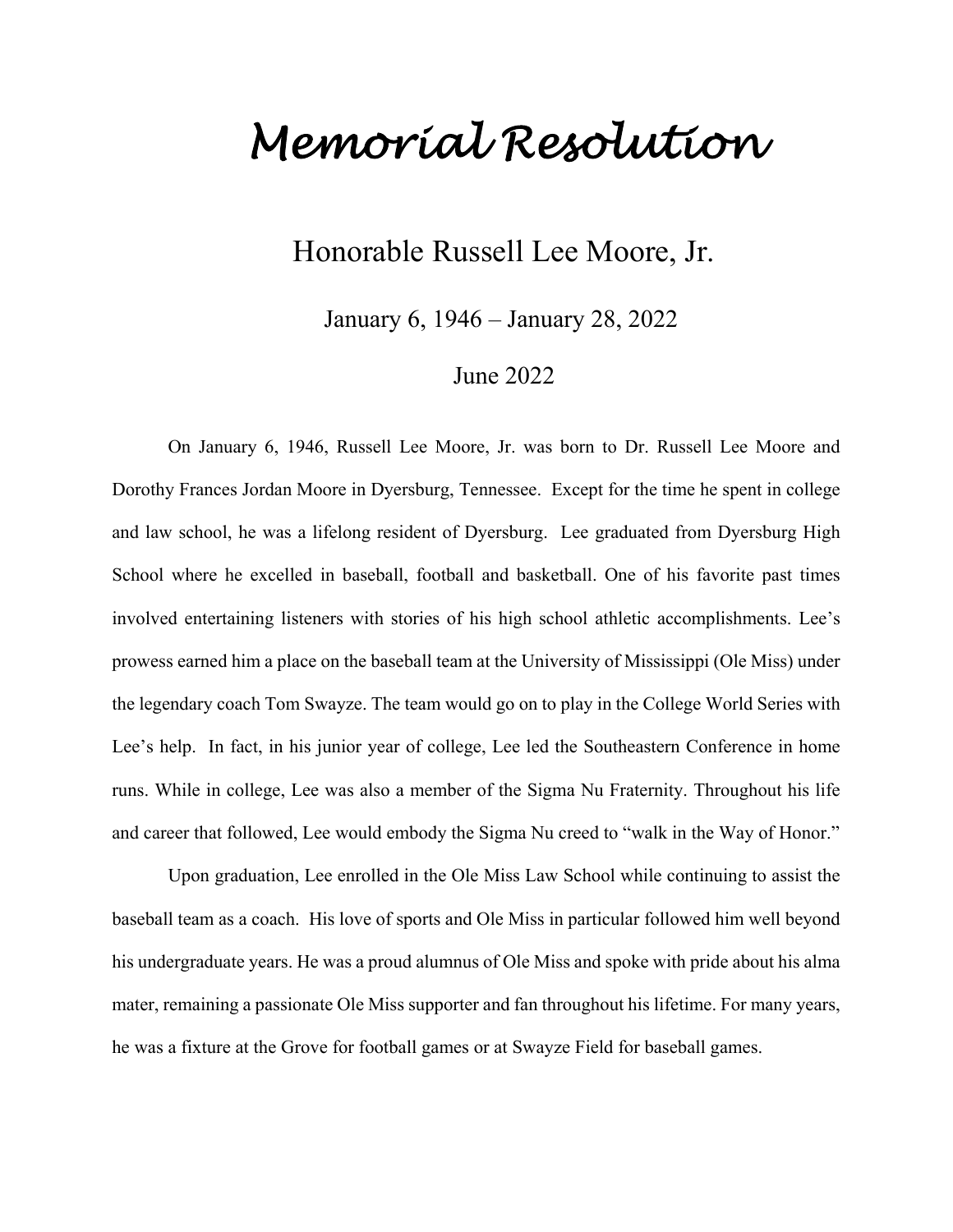After law school graduation, Lee returned home to practice law in Dyersburg in 1971. He began his legal career as an associate at the law firm of Ewell, Ewell and Farmer. He remained at the same firm for nearly thirty years, eventually becoming a principal of the firm under a different name: Farmer, Moore, Jones, Hamilton and Lay. In 1997, Lee left private practice after he was appointed as Circuit Court Judge for the 29th Judicial District by Governor Don Sundquist. Lee served as Circuit Court Judge until his retirement on November 30, 2021. On the bench, Lee was known for being an ethical jurist with a measured and calm judicial demeanor. He wanted to do the right thing in every decision he made. His exterior hid a heart of gold and a man who cared very much for the people who worked and served around him. He always recognized the devoted work of all the court personnel who made the system run. He made himself available to encourage and lend a helping hand to those who were learning to be trial judges. A worn, tattered paged filled Bible was a fixture on his desk, and he was quick to share the words contained therein to those who crossed his path.

But the law was not Lee's only passion. Lee loved the community where he grew up and continued to be involved in various ways throughout his life. For many years, he played in the men's fast pitch softball league. He also was a long-time member of the Dyersburg Rotary Club, serving as club president and was selected as a Paul Harris Fellow. He proudly served as a member and chairman of the Dyersburg City School Board of Education, as well as being selected to the All Tennessee School Board in 1991.

Lee was also devoted to his family. Lee married Janice Chitwood Moore on July 27, 1973. Two children were born of this union: Captain Russell Lee Moore III (Amy) of Jacksonville, Florida and Jordan Willis (Matthew) of Dyersburg. Lee and Janice were blessed with 4